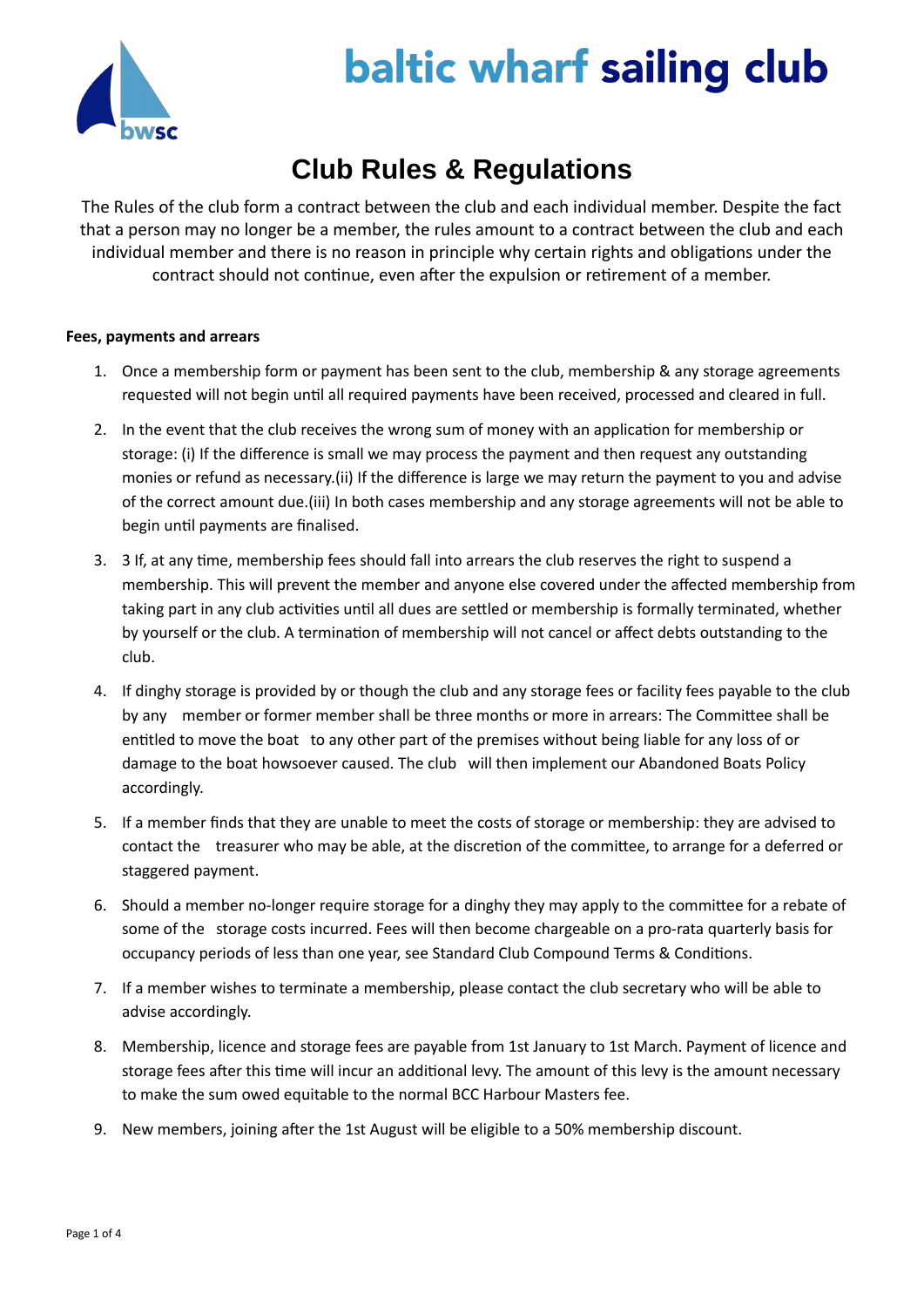# **Conditions Of Membership**

- 1. For membership and any storage agreements to begin, a membership form must be completed to the satisfaction of the Treasurer and Membership Secretary and have been processed in full by those persons. Membership will not commence until this process is complete. Any fees due must also have been cleared as per the club's 'Fees, payments and arrears' notice.
- 2. If you need help completing a membership form or are unable to supply some of your personal information for any reason, please contact the club secretary.
- 3. All members are expected to carry out at least three 'Officer of the Day Duties' [OOD] for each year that they hold membership. An OOD duty for new members entails assisting an established member to run a race, this might involve; taking race timings, helping to set buoys and acting as a motor boat assistant. New or inexperienced members are always paired with an experienced OOD partner.
- 4. If family membership is held, we also require that any persons regularly attending the club as a family member, in addition to the main person named, will also need to complete the OOD requirement of membership.
- 5. Members also agree to the terms of membership available on the Club Website.

# **Racing Rules: International Sailing Federation (ISAF)**

All races & events held by the BWSC will be sailed under the current rules of the International Sailing Federation (ISAF), amended by any local rules of the BWSC or adjustments made by the race officials.

The latest ISAF rule book, supplements and amendments can be downloaded from the ISAF website.

# **Standard Club Compound Terms & Conditions**

- 1. The storage compound is to be maintained in a clean and tidy condition and free from weeds and rubbish.
- 2. Only sailing dinghies and ancillary apparatus belonging to members of Baltic Wharf Sailing Club may be kept within the compound.
- 3. Members & visitors must keep the compound secure and prevent any attempt at trespass.
- 4. Boats and equipment must not be stored in a dangerous or precarious manner.
- 5. Not to cause a nuisance. All halyards and covers must be firmly secured.
- 6. Members storing boats must maintain boat insurance and public liability insurance at all times.
- 7. Not to cause obstruction or block access ways.
- 8. Not to underlet or transfer storage rights from one member to another or attempt to transfer storage rights with the sale of boats. On cessation of club membership or sale of stored boats, storage rights will pass back to BWSC for re-allocation by the committee. Storage fees will be chargeable on a pro-rata quarterly basis for occupancy periods of less than one year.
- 9. Members renting boat storage space in the BWSC compound undertake to compete in a minimum of 7 BWSC races or cruises in each calendar year.
- 10. Any breaches of storage terms and conditions will be reviewed by the BWSC committee.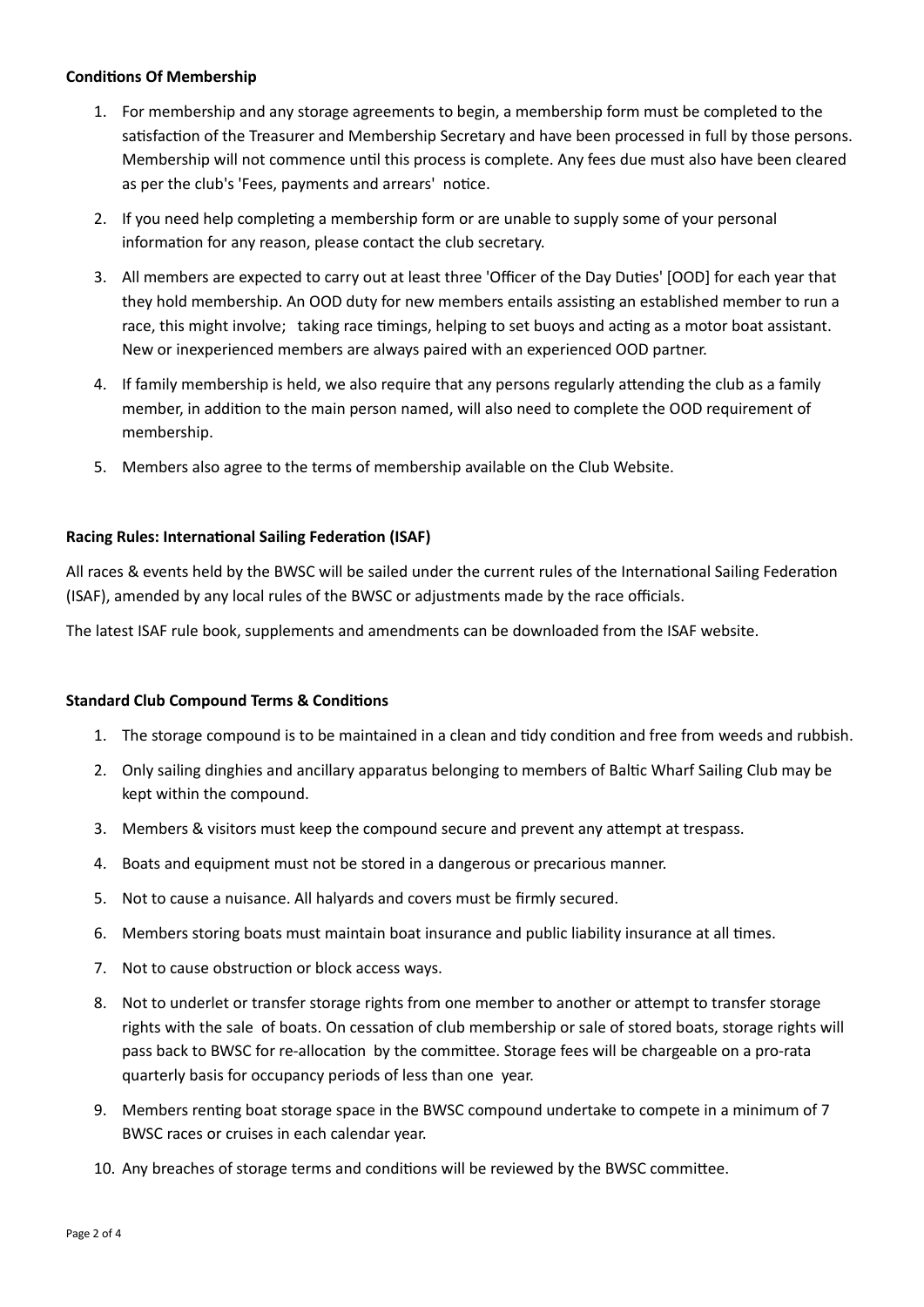# **Abandoned Boats**

If dinghy storage is provided by or though the club and any storage fees or facility fees payable to the club by any member or former member shall be three months or more in arrears, the club will implement our Abandoned Boats policy as follows...

If at any time any storage fees or facility fees payable to the club by any member or former member shall be three months or more in arrears: (i) The Committee shall be entitled to move the boat to any other part of the premises without being liable for any loss of or damage to the boat howsoever caused.

The Committee shall be entitled upon giving three months notice in writing to the member or former member, at his or her last known address as shown in the register of members, to sell the boat and to deduct any monies due to the club (whether by way of arrears of subscription, storage or facility fees or otherwise) from the net proceeds of sale before accounting for the balance (if any) to the member or former member.

(ii) Alternatively, any boat which, in the opinion of the Committee cannot be sold may, upon such notice as aforesaid, be disposed of in any manner the Committee may think fit and the expenses recovered from the member or former member. Any arrears as aforesaid shall be deemed to be a debt owing to the club by the member or former member.

Further, the club shall at all times have a lien over the members or former members boats parked or stored in the club's compound in respect of all monies due to the club, whether in respect of arrears or storage fees or subscription or otherwise. Where a member is in arrears with the payment of monies owed to the club by at least six months, the club may in any event take possession of the members boat. Boats of previous members still stored in the compounds managed by the Bristol City Council harbour authority will be subject to the fees set by directly by the Harbour Office.

# **Boat Abandoned by Non-Member of the Club**

Alternatively, personal property may have been abandoned on the land of the club by a non-member of the club.

The club should take all reasonable steps to locate the owner and to this end should advertise in the local newspaper for owners that cannot be found.

Thereafter, the club can apply the same rules and Notices as stated under Part I and Part II of the 1977 Act. Again, the club should keep the monies from any sale of the abandoned boat for six years, with details of the sale, in case the previous owner should dispute the action taken by the club.

# **Boat lending and crew/helm competence**

The following guidelines must be observed, at all times when; aboard another member's vessel, lending your vessel to another person or allowing them into/onto your vessel.

- 1. Baltic Wharf Sailing Club does not accept any liability, damages or losses arising or incurred from sailing & racing in another members' vessel [boat].
- 2. No person, other than the owner, shall lend or offer to lend a vessel or its equipment to any person.
- 3. No person, other than the owner, shall take or offer to take other members or visitors aboard their vessel.